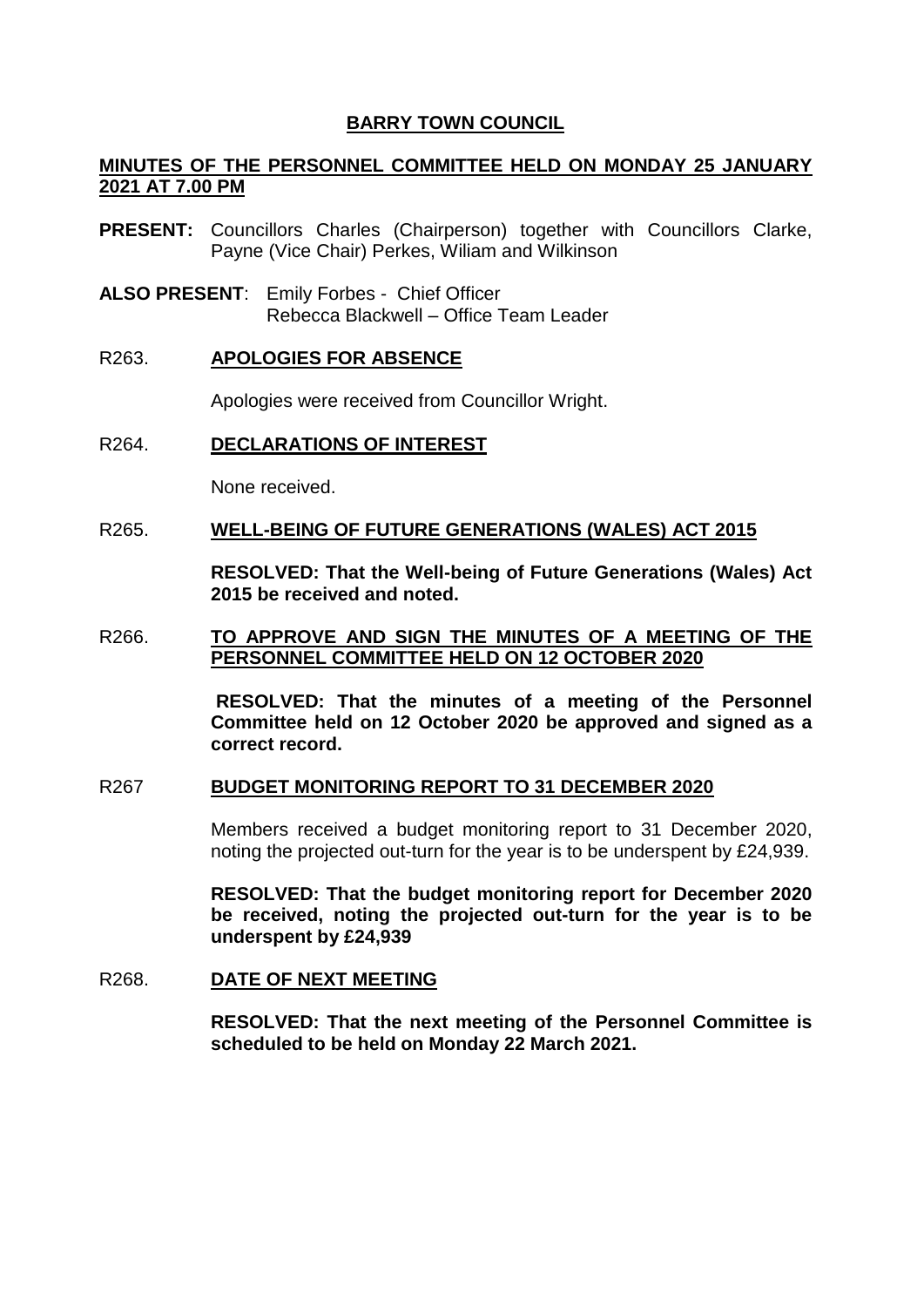### R269. **EXCLUSION OF PRESS AND PUBLIC**

**RESOLVED: That in accordance with Section 1(2) of the Public Bodies (Admission to Meetings) Act 1960, in view of the confidential nature of the business about to be transacted, it is advisable in the public interest that the press and public be excluded from the remainder of the meeting.** 

### R270. **TOIL**

Members were provided with the current levels of TOIL for officers with a breakdown of accrual and TOIL taken since last reported.

## **RESOLVED: That the levels of TOIL for officers be received and noted.**

# R271 **STAFFING UPDATE**

Members were provided with a detailed report in relation to staffing across the departments within the Council which provided members with an update relating to the Covid-19 Pandemic, absence levels, recruitment, staff wellbeing and any grievance or disciplinary processes

Councillor Wiliam asked for an update in relation to the staffing levels and asked if the budget is in place for the recruitment of new staff. The Chief Officer advised that recruitment is currently underway to appoint to the two vacant positions and confirmed that the budget for this recruitment is available as it was the intention to employ a Caretaker for the Cemetery Approach Community Building but due to Covid and the hall being closed, this had not yet taken place. Councillor Wiliam requested a timeline of when the Caretaker will be recruited and questioned if Covid has impacted this. The Chief Officer confirmed that Coved had an impact on the new building opening and recruitment for that position is currently on hold but as soon as the go ahead from Welsh Government is given, then recruitment can commence.

Councillor Payne raised a concern regarding the level of absence within the Cemetery Team and enquired how this was being managed. The Chief Officer advised that due to Covid the Cemetery Team had been separated to create two teams so that in the event that one team would contract Covid symptoms there would be another team to enable the continuation of burials. She also advised that due to the halls being unable to open, staff from other departments had provided cover and this rota basis and additional cover was working currently, though any more absence could prove problematic

Concerns were also raised in relation to a recent exit questionnaire that had been completed. A detailed conversation took place where the Chief Officer addressed the main concerns of the questionnaire with members outlining that it was hoped that issues with culture were being